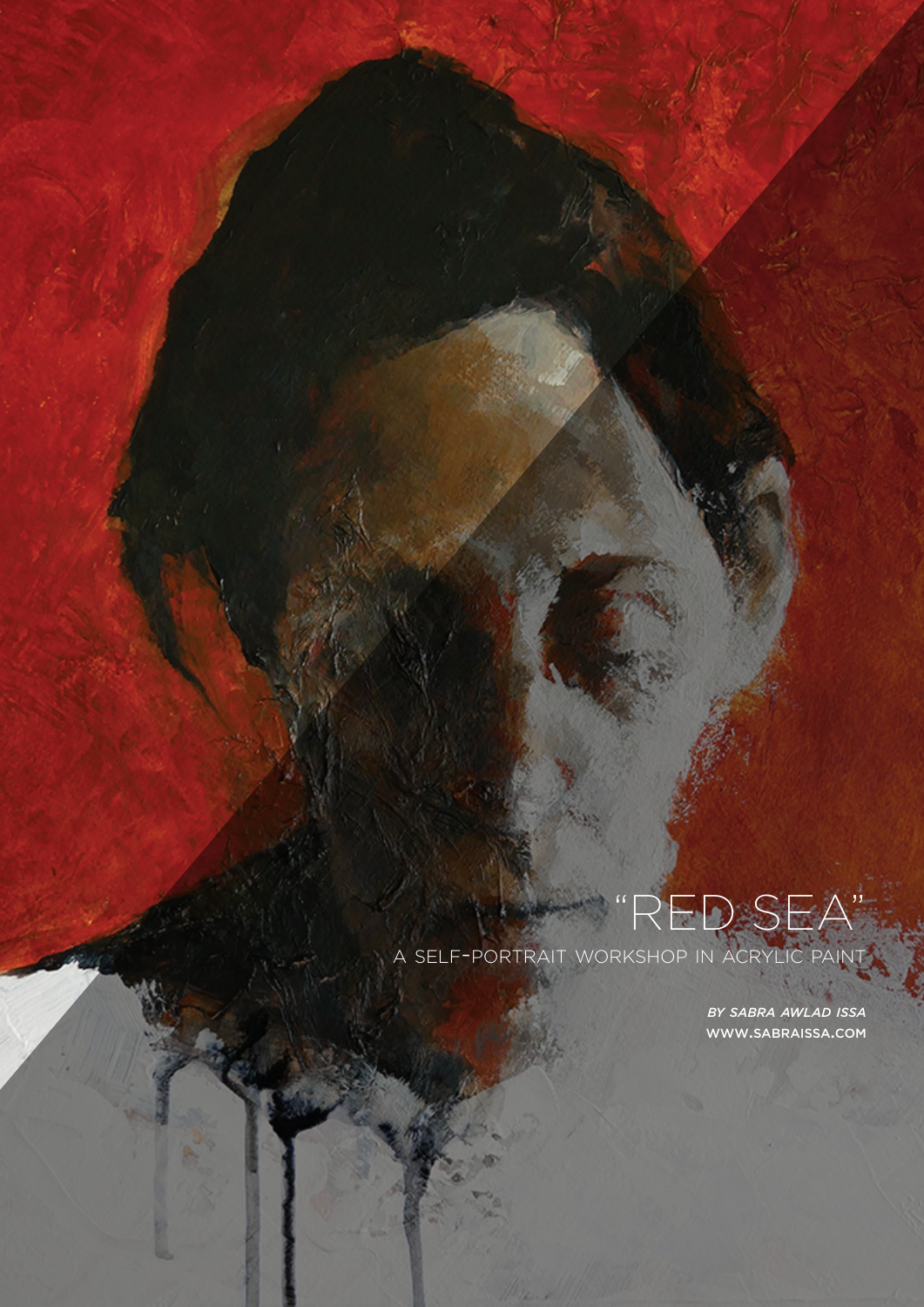

## THANK YOU FOR BEING HERE

I've come to appreciate self-exploration through self-portraits and I'd love to share some of that process here with you.

I'm using a photo of myself I took with my phone a while ago. I would encourage you to do the same. It doesn't have to be a perfect photo, just let it inspire you and leave room for your creative input. If you are not comfortable with using your own face, please feel free to use any other photo. Let's dive in and get started!

| <b>SUPPLY LIST</b>                                                                                                                                            |                                                                                                                                                                                                                                                                       |
|---------------------------------------------------------------------------------------------------------------------------------------------------------------|-----------------------------------------------------------------------------------------------------------------------------------------------------------------------------------------------------------------------------------------------------------------------|
| I'M USING                                                                                                                                                     | <b>YOU CAN SUBSTITUTE WITH</b>                                                                                                                                                                                                                                        |
| Watercolor paper 140 lbs, stretched, 18x24 inch /<br>45x60 cm                                                                                                 | Any paper 140 lbs and up or a watercolor paper<br>block or mixed media journal page. Stretching is<br>optional! You can also use a board, panel or<br>canvas.                                                                                                         |
| Acrylic paint in:<br>- Burnt Sienna<br>- Burnt Umber<br>- Payne's Grey<br>- Raw Umber (optional)<br>- Titanium White                                          | Use any consistency or brand you want. I ended<br>up hardly using Raw Umber so you can leave that<br>out.<br>You can replace Payne's Grey with a mix of Black<br>and Ultramarine Blue.                                                                                |
| Brushes (synthetic):<br>- 1 inch flat brush<br>- 1/2 or 1/3 inch flat brush<br>Acrylic gel medium gloss<br>Acrylic heavy body gel medium matte                | Any brush, as long as you have a bigger and a<br>smaller one. Brush size also depends on your<br>substrate size. Use whatever brush you<br>comfortable with.<br>If you're happy with the shine of your paint, leave<br>out the gloss medium and increase transparency |
| A palette knife and/or a plastic card<br>Tissue paper or paper handkerchiefs<br>A rag/cloth<br>A palette<br>A cup for diluting paint<br>A light pastel pencil | with water.<br>You can replace a palette knife with a piece of<br>cardboard. A plastic card can be a used gift or<br>credit card and is optional.<br>You can use any charcoal, graphite or pastel pencil                                                              |
|                                                                                                                                                               | you have                                                                                                                                                                                                                                                              |